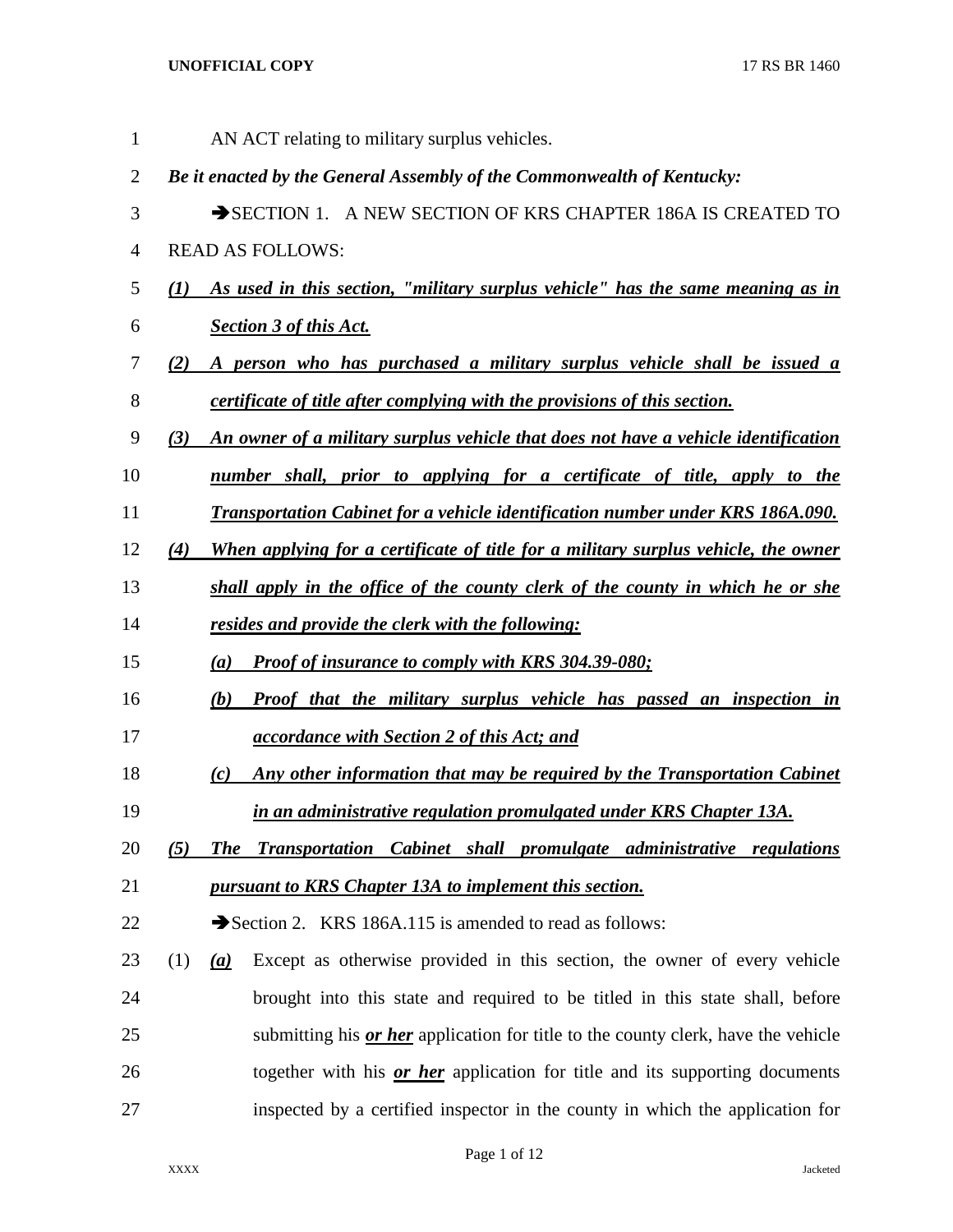| 1              |     |     | title is to be submitted to the county clerk.                                          |
|----------------|-----|-----|----------------------------------------------------------------------------------------|
| $\overline{2}$ |     | (b) | An owner of a military surplus vehicle seeking title in this state shall, before       |
| 3              |     |     | submitting his or her application for title to the county clerk, have the              |
| 4              |     |     | vehicle together with his or her application for title and its supporting              |
| 5              |     |     | documents inspected by a certified inspector in the county in which the                |
| 6              |     |     | application for title is to be submitted to the county clerk.                          |
| 7              | (2) |     | <b>For inspections under this section:</b>                                             |
| 8              |     | (a) | The certified inspector shall be certified through the Department of Vehicle           |
| 9              |     |     | Regulation following requirements set forth by the department by regulation            |
| 10             |     |     | and shall be designated by the county sheriff. The certified inspector will be         |
| 11             |     |     | held responsible for all certifications required pursuant to this chapter and will     |
| 12             |     |     | be liable for any and all penalties prescribed in this chapter, and shall be           |
| 13             |     |     | available during regular office hours at any and all offices and branches that         |
| 14             |     |     | issue applications for titles; $\left\{ \cdot \right\}$                                |
| 15             |     | (b) | There shall be a five dollar (\$5) fee for this certification, payable to the          |
| 16             |     |     | sheriff's office, upon completion of certification; [-]                                |
| 17             |     | (c) | There shall be an additional fee of ten dollars (\$10) per trip when it becomes        |
| 18             |     |     | necessary for the certified inspector to travel to the site of the vehicle rather      |
| 19             |     |     | than bringing the vehicle to the sheriff's inspection area; and.                       |
| 20             |     | (d) | An inspection conducted in one (1) county within the Commonwealth of                   |
| 21             |     |     | Kentucky under this subsection, and the fees paid for that inspection under            |
| 22             |     |     | this subsection, shall be honored by the certified inspector, sheriff, and county      |
| 23             |     |     | clerk in all other counties within this state. A second inspection shall not be        |
| 24             |     |     | required and additional fees shall not be required.                                    |
| 25             | (3) |     | <b>The Transportation Cabinet may require that modifications be made to a military</b> |
| 26             |     |     | surplus vehicle. Any modifications required by the cabinet under this section          |
| 27             |     |     | shall be made to the military surplus vehicle prior to its inspection.                 |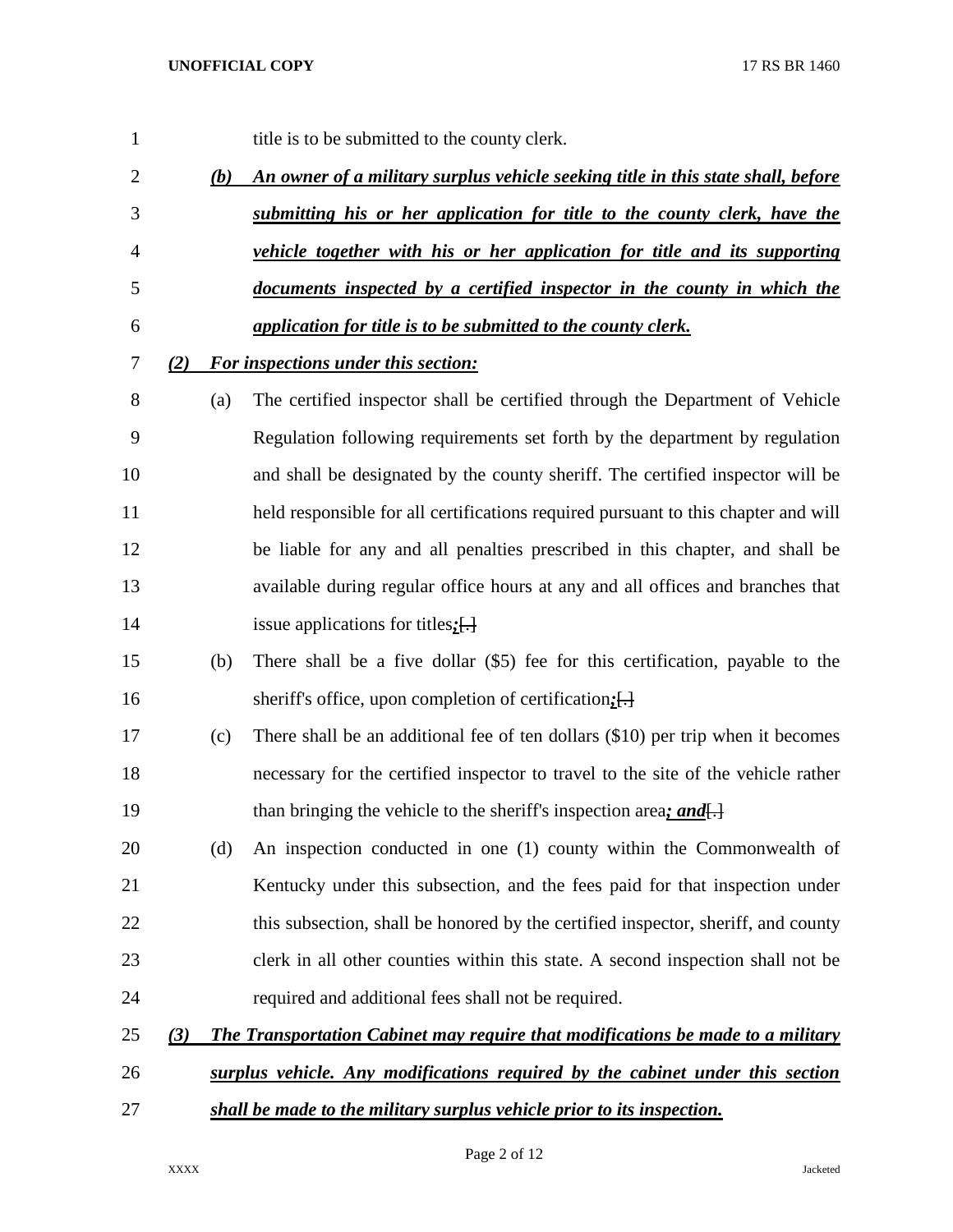| 1              | (4)           | <b>The Transportation Cabinet shall promulgate administrative regulations</b>            |
|----------------|---------------|------------------------------------------------------------------------------------------|
| $\overline{2}$ |               | pursuant to KRS Chapter 13A to implement the provisions of subsections $(1)(b)$          |
| 3              |               | and (3) of this section, including but not limited to vehicle modification               |
| 4              |               | requirements and the creation of a separate inspection form. The Transportation          |
| 5              |               | <b>Cabinet shall note that military vehicles were originally manufactured under the</b>  |
| 6              |               | federally mandated requirements set forth in 49 C.F.R. sec. 571.7 and shall only         |
| 7              |               | <u>require these vehicles to meet applicable federal motor vehicle safety standards.</u> |
| 8              | $(5)$ $\{2\}$ | The following vehicles are excluded from the requirement of inspection by a              |
| 9              |               | certified inspector prior to titling in this state:                                      |
| 10             | (a)           | New motor vehicles sold by a dealer licensed in this state;                              |
| 11             | (b)           | Vehicles required to be registered in this state by reason of lack of a                  |
| 12             |               | reciprocity agreement with another state and for which a nonnegotiable                   |
| 13             |               | registration document is to be issued;                                                   |
| 14             | (c)           | Motor vehicles operated by a motor carrier under a nonnegotiable certificate             |
| 15             |               | or permit issued by the Department of Vehicle Regulation;                                |
| 16             | (d)           | Motor vehicles owned by servicemen or servicewomen who are residents of                  |
| 17             |               | Kentucky stationed outside of Kentucky may be inspected by the post provost              |
| 18             |               | or similar officer of the camp, post, or station. The post provost or similar            |
| 19             |               | officer shall submit an affidavit stating the name of the owner, the                     |
| 20             |               | identification or serial number, the make, body style, current license or title          |
| 21             |               | number, if any, and state in which currently registered or titled, if any, of the        |
| 22             |               | motor vehicle;                                                                           |
| 23             | (e)           | Motor vehicles purchased in another state by persons who are residents of                |
| 24             |               | Kentucky but are temporarily residing out of state for at least thirty (30) days,        |
| 25             |               | but not longer than nine (9) months, may after the purchase of the vehicle be            |
| 26             |               | inspected by the state police, a local law enforcement agency, or the vehicle            |
| 27             |               | inspection program of another state. If an inspector in another state examines a         |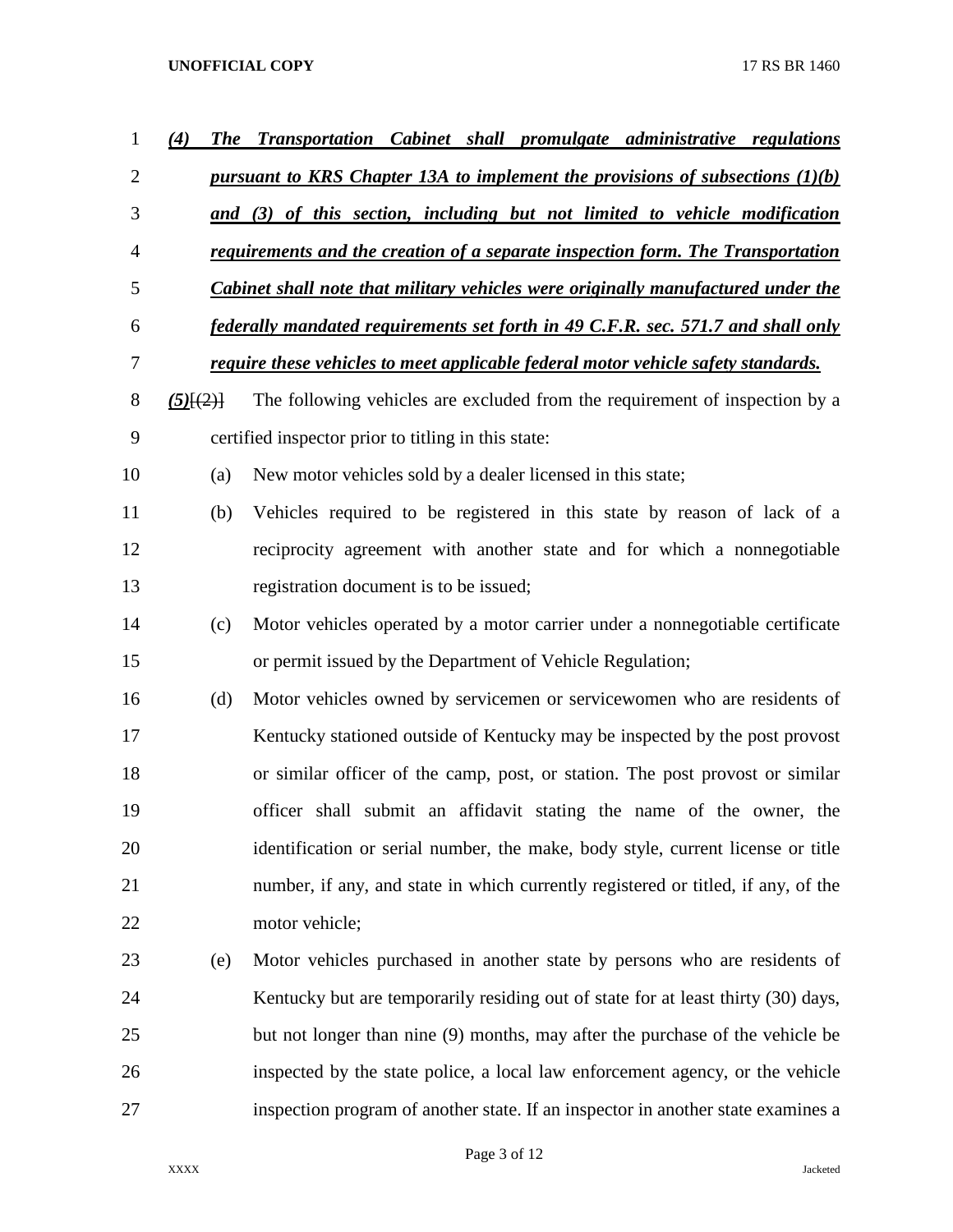vehicle under this paragraph, the purchaser may request the inspector to complete an affidavit stating the name of the owner, the vehicle identification number, the vehicle make and body style, the current state of registration, if any, and the current vehicle license or title number, if any. The Transportation Cabinet shall create an affidavit form containing at a minimum this information and shall post the form on the cabinet's Internet Web site. A person using an inspector in another state under this paragraph shall comply with all requirements of that state's inspection program, including payment of fees charged in that state. A person registering a motor vehicle for the first time in Kentucky under this paragraph shall transmit the application for registration, all supporting documentation, and payment for registration and usage tax to the county clerk of the county in which the person resides, and upon receipt of the appropriate documentation, the county clerk shall register 14 the vehicle; and

 (f) Motor vehicles no longer located in Kentucky but which require inspection in order to issue a corrected Kentucky title due to error in vehicle identification or serial number may be inspected by an inspector authorized to inspect vehicle identification or serial number by the laws of the state or foreign country where application for a new title has been submitted.

 *(6)*[(3)] When presented to a certified inspector for inspection or to a county clerk for processing, the owner's application for a first certificate of registration or title in his *or her* name shall be accompanied by proof of insurance in compliance with KRS 304.39-080 and one (1) of the following documents as applicable:

 (a) If the vehicle is a new vehicle not previously registered in this state, the properly assigned manufacturer's statement of origin for the vehicle for which registration or title is sought;

(b) If the vehicle was last registered in this state, and is a vehicle for which a title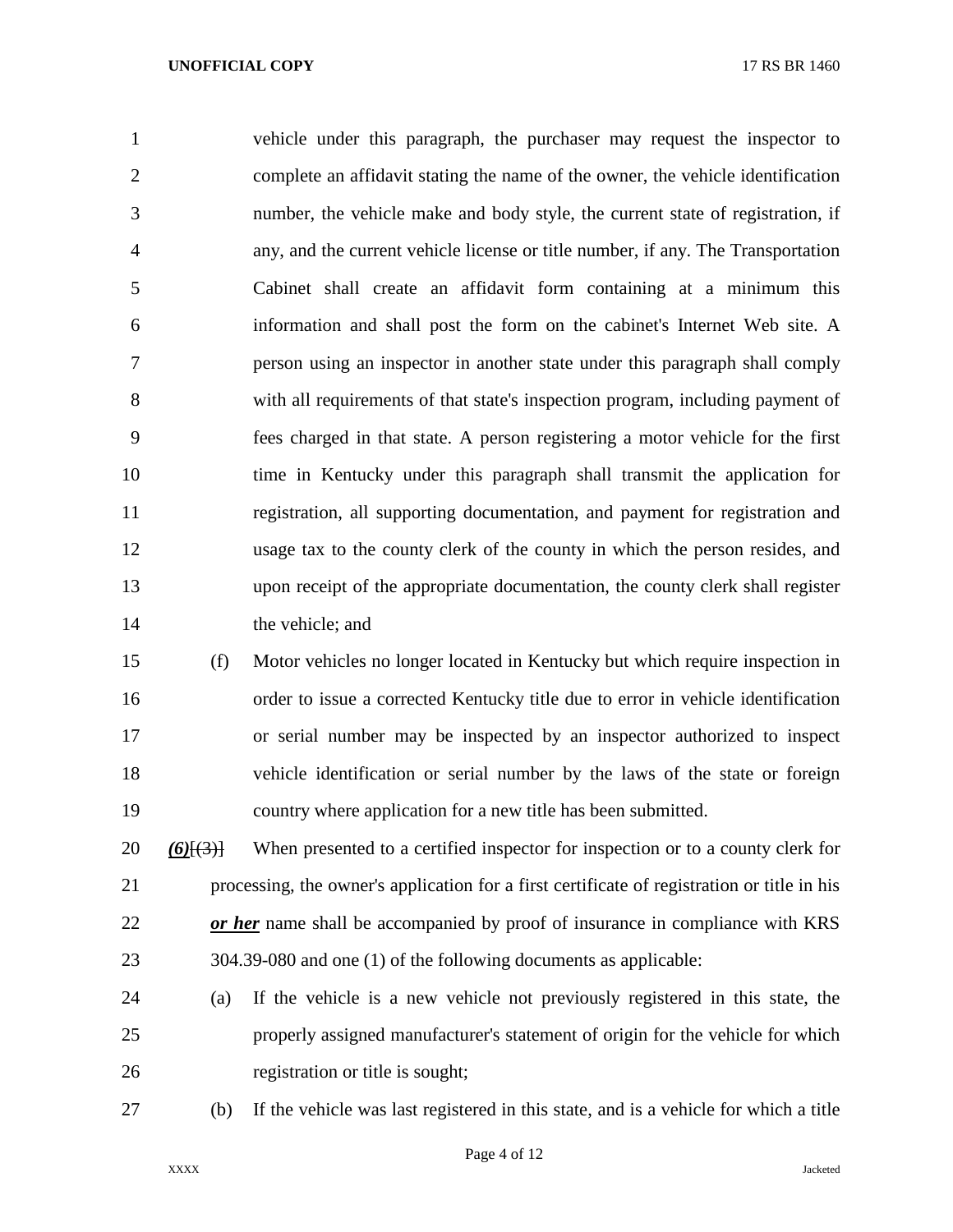- is not required in this state, a certificate of registration, or if the vehicle is one for which a certificate of title is required in this state, a properly assigned certificate of title;
- (c) If the vehicle was last previously titled in another state, a properly assigned certificate of title;
- (d) If the application refers to a vehicle previously registered in another country, the documents of that country establishing ownership of the vehicle;
- (e) If the application refers to a vehicle last previously registered in another country by a person on active duty in the Armed Forces of the United States, the county clerk may accept on behalf of the Department of Vehicle Regulation evidence of ownership provided the applicant by the United States Department of Defense; and
- (f) Except as provided in KRS 186A.072(2)(c) governing custom-built motorcycles, if the application relates to a vehicle which has been specially constructed or reconstructed, that fact shall be stated in the application, and the application shall be accompanied by the documents specified by administrative regulations of the Department of Vehicle Regulation.
- *(7)*[(4)] When requested to inspect a vehicle pursuant to this section, the certified inspector shall personally and physically inspect the vehicle, when registration or 20 title is sought in this state, on the following points:
- (a) He *or she* shall ensure that the application is legible and properly executed to 22 the extent required at the time of execution;
- (b) He *or she* shall compare the vehicle identification number as appearing on both the vehicle identification number plate, and the federal safety standards label of the vehicle which is sought to be registered or titled, with the corresponding number inscribed on the application, and its supporting documentation, and ensure that the vehicle identification number appearing at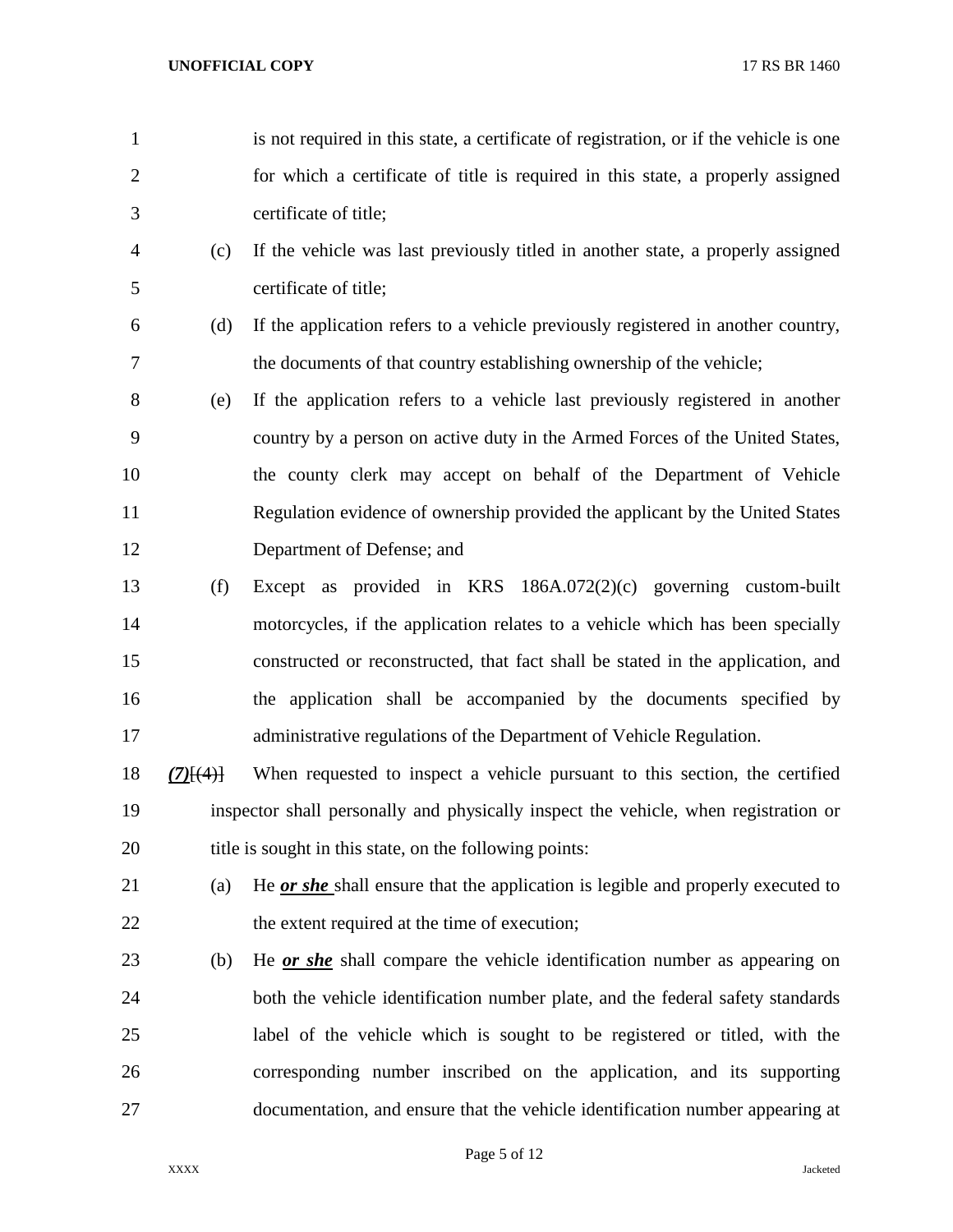each described location appears legitimate and that they are consistent with each other;

- (c) He *or she* shall examine the primary odometer of the vehicle and legibly record the reading in the space provided in the inspection section of the application; and
- (d) After exercising due diligence in inspecting the vehicle, the application, and its supporting documentation, and finding that they appear to be in order, the certified inspector shall execute the preprinted certificate of inspection according to its terms by printing in the spaces provided his *or her* first name, middle initial, and last name, and his *or her* title; the name of the county in which he serves; and the telephone number including the telephone area code of his *or her* agency, and sign in ink his *or her* signature in the space provided, and print the month, day, and year in which his *or her* inspection was made, certifying under penalty of forgery in the second degree the character, accuracy, and date of his *or her* inspection.
- *(8)*[(5)] The certified inspector shall refrain from executing the certificate of inspection if:
- (a) He *or she* has not personally and physically inspected the vehicle in accordance with this section;
- (b) He *or she* has reason to believe that the vehicle displays an unlawfully altered vehicle identification number;
- (c) The application and any of its copies are illegible or otherwise improperly executed, or contain information reasonably believed to be inaccurate or fraudulent;
- (d) The documentation required in support of any application is not present, or not consistent with the vehicle and the owner's application or appears fraudulent; or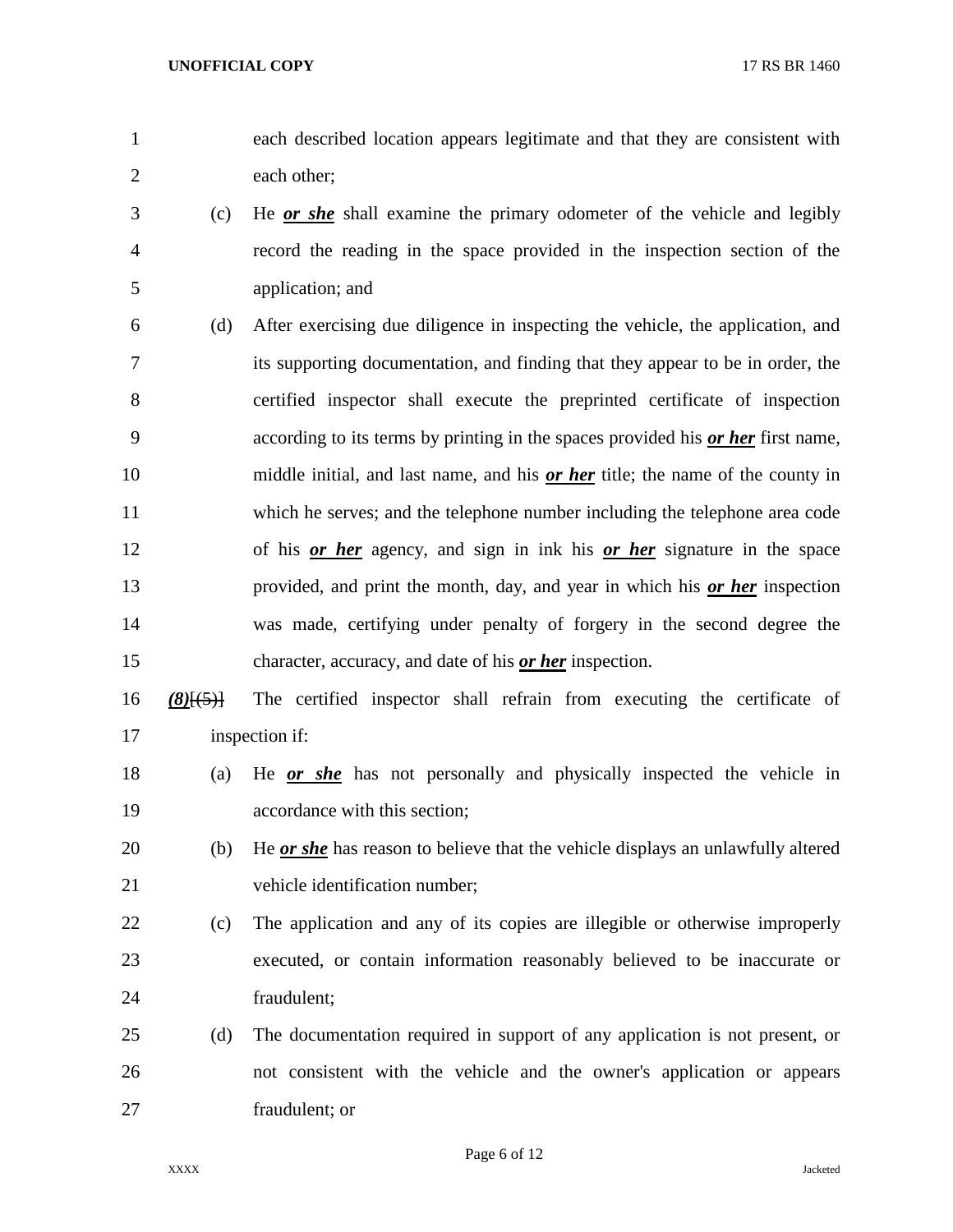- 
- (e) He *or she* has probable cause to believe the vehicle is stolen.

 *(9)*[(6)] (a) Inspections on motor vehicles that meet the definition of a "historic vehicle" under KRS 186.043(2) and are brought into this state shall be limited to verification of the vehicle identification number with supporting documentation for purposes of titling.

 (b) Inspections on motor vehicles that meet the definition of a classic motor vehicle project as set forth in KRS 186A.510 shall be limited to verification of the vehicle identification number with supporting documentation for purposes of issuing a classic motor vehicle project certificate of title under KRS 10 186A.535(1).

11 Section 3. KRS 186.010 is amended to read as follows:

 (1) "Cabinet," as used in KRS 186.400 to 186.640, means the Transportation Cabinet; except as specifically designated, "cabinet," as used in KRS 186.020 to 186.270, means the Transportation Cabinet only with respect to motor vehicles, other than commercial vehicles; "cabinet," as used in KRS 186.020 to 186.270, means the Department of Vehicle Regulation when used with respect to commercial vehicles.

 (2) "Highway" means every way or place of whatever nature when any part of it is open to the use of the public, as a matter of right, license, or privilege, for the purpose of vehicular traffic.

 (3) "Manufacturer" means any person engaged in manufacturing motor vehicles who will, under normal conditions during the year, manufacture or assemble at least ten (10) new motor vehicles.

 (4) "Motor vehicle" means in KRS 186.020 to 186.260, all vehicles, as defined in paragraph (a) of subsection (8) of this section, which are propelled otherwise than by muscular power. As used in KRS 186.400 to 186.640, it means all vehicles, as defined in paragraph (b) of subsection (8) of this section, which are self-propelled. "Motor vehicle" shall not include a moped as defined in this section, but shall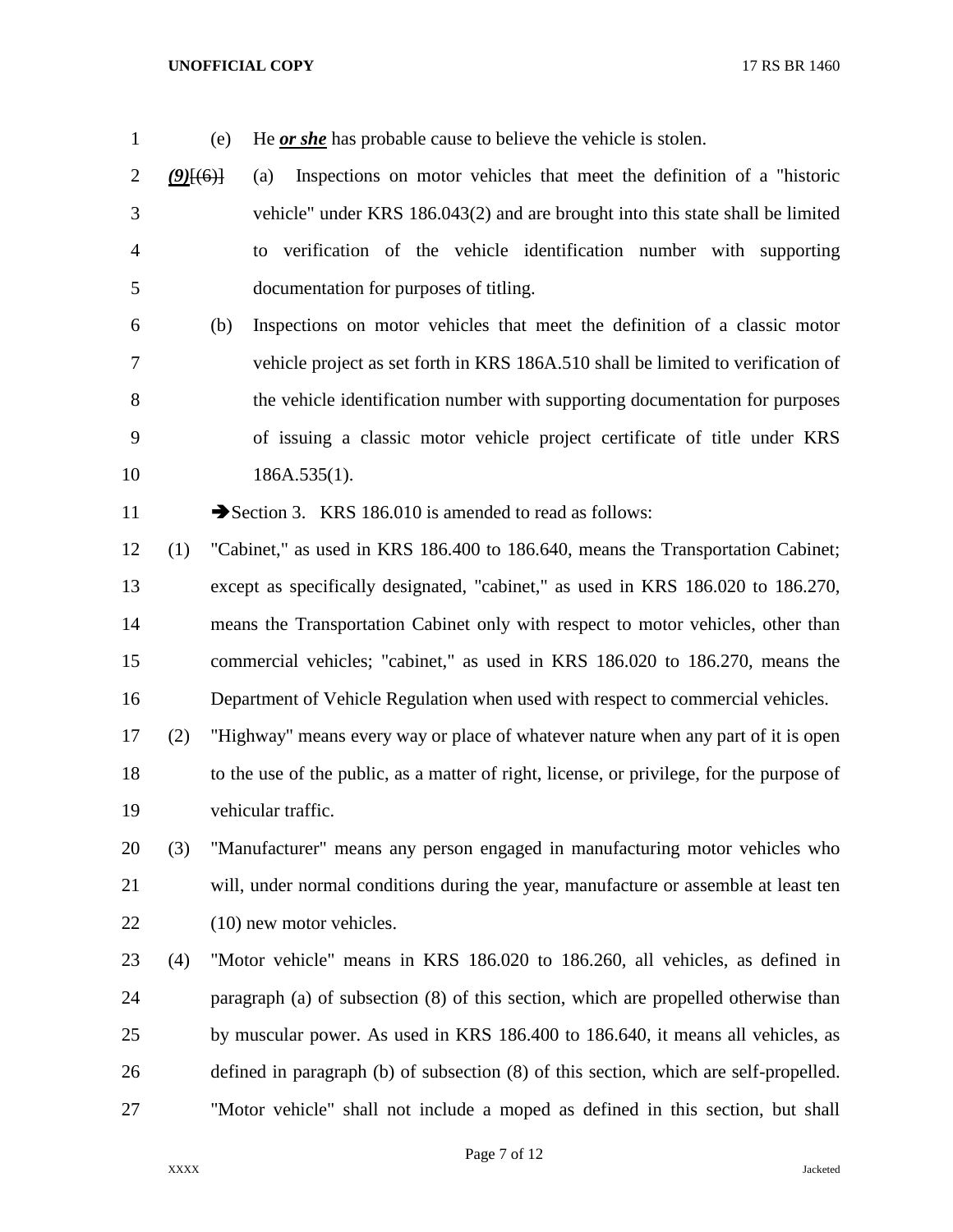| $\mathbf{1}$   |     |     | include low-speed vehicles <i>and military surplus vehicles</i> as defined in this section. |
|----------------|-----|-----|---------------------------------------------------------------------------------------------|
| $\mathbf{2}$   | (5) |     | "Moped" means either a motorized bicycle whose frame design may include one (1)             |
| 3              |     |     | or more horizontal crossbars supporting a fuel tank so long as it also has pedals, or a     |
| $\overline{4}$ |     |     | motorized bicycle with a step-through type frame which may or may not have                  |
| 5              |     |     | pedals rated no more than two (2) brake horsepower, a cylinder capacity not                 |
| 6              |     |     | exceeding fifty (50) cubic centimeters, an automatic transmission not requiring             |
| 7              |     |     | clutching or shifting by the operator after the drive system is engaged, and capable        |
| $8\,$          |     |     | of a maximum speed of not more than thirty (30) miles per hour.                             |
| 9              | (6) |     | "Operator" means any person in actual control of a motor vehicle upon a highway.            |
| 10             | (7) | (a) | "Owner" means a person who holds the legal title of a vehicle or a person who               |
| 11             |     |     | pursuant to a bona fide sale has received physical possession of the vehicle                |
| 12             |     |     | subject to any applicable security interest.                                                |
| 13             |     | (b) | A vehicle is the subject of an agreement for the conditional sale or lease, with            |
| 14             |     |     | the vendee or lessee entitled to possession of the vehicle, upon performance of             |
| 15             |     |     | the contract terms, for a period of three hundred sixty-five (365) days or more             |
| 16             |     |     | and with the right of purchase upon performance of the conditions stated in                 |
| 17             |     |     | the agreement and with an immediate right of possession vested in the                       |
| 18             |     |     | conditional vendee or lessee, or if a mortgagor of a vehicle is entitled to                 |
| 19             |     |     | possession, the conditional vendee or lessee or mortgagor shall be deemed the               |
| 20             |     |     | owner.                                                                                      |
| 21             |     | (c) | A licensed motor vehicle dealer who transfers physical possession of a motor                |
| 22             |     |     | vehicle to a purchaser pursuant to a bona fide sale, and complies with the                  |
| 23             |     |     | requirements of KRS 186A.220, shall not be deemed the owner of that motor                   |
| 24             |     |     | vehicle solely due to an assignment to his dealership or a certificate of title in          |
| 25             |     |     | the dealership's name. Rather, under these circumstances, ownership shall                   |
| 26             |     |     | transfer upon delivery of the vehicle to the purchaser, subject to any                      |

applicable security interest.

Page 8 of 12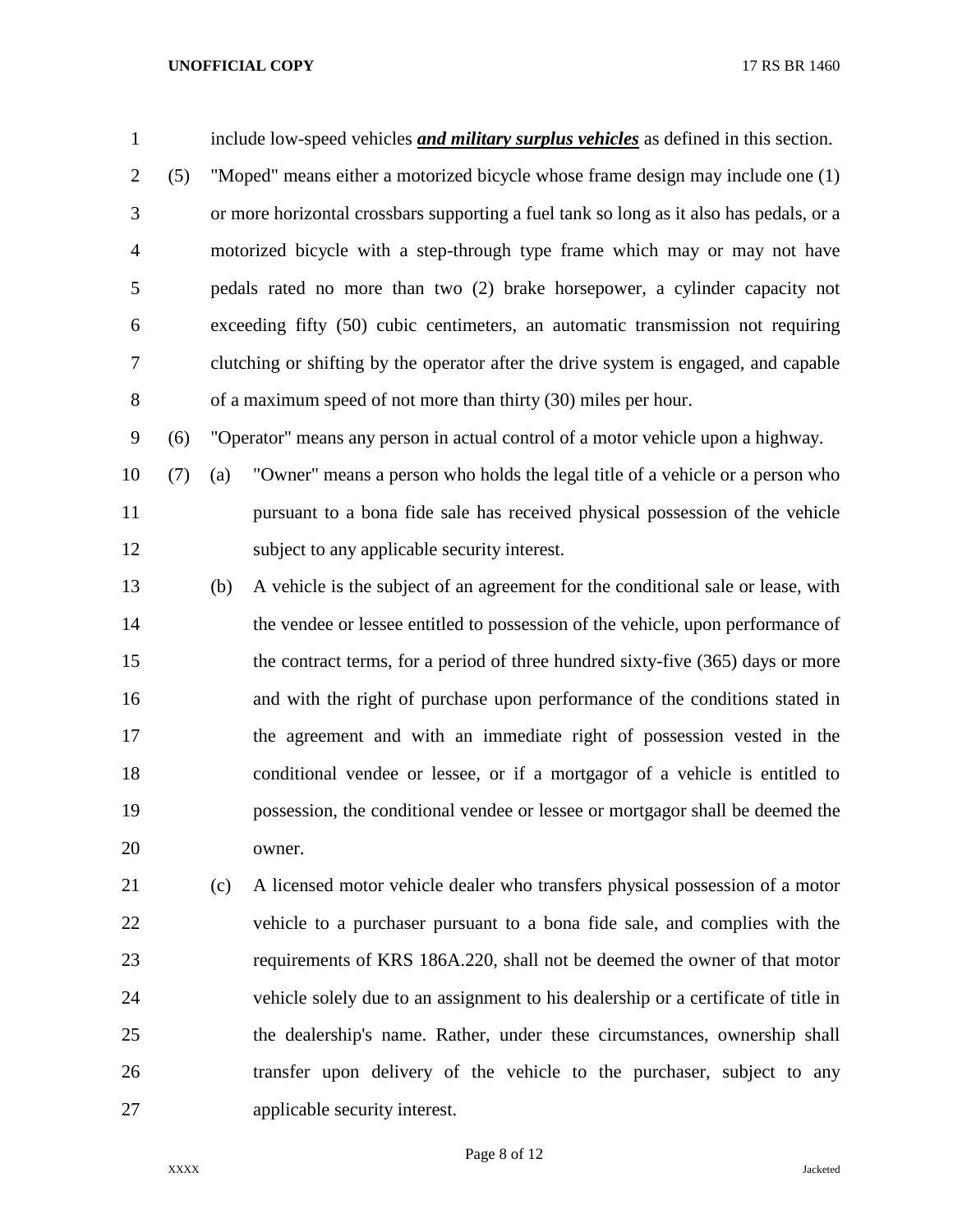(8) (a) "Vehicle," as used in KRS 186.020 to 186.260, includes all agencies for the transportation of persons or property over or upon the public highways of this Commonwealth and all vehicles passing over or upon said highways, excepting road rollers, road graders, farm tractors, vehicles on which power shovels are mounted, such other construction equipment customarily used only on the site of construction and which is not practical for the transportation of persons or property upon the highways, such vehicles as travel exclusively upon rails, and such vehicles as are propelled by electric power obtained from overhead wires while being operated within any municipality or where said vehicles do not travel more than five (5) miles beyond the city limit of any municipality.

 (b) As used in KRS 186.400 to 186.640, "vehicle" means every device in, upon or by which any person or property is or may be transported or drawn upon a public highway, excepting devices moved by human and animal power or used exclusively upon stationary rails or tracks, or which derives its power 16 from overhead wires.

# (9) KRS 186.020 to 186.270 apply to motor vehicle licenses. KRS 186.400 to 186.640 apply to operator's licenses.

 (10) "Dealer" means any person engaging in the business of buying or selling motor vehicles.

 (11) "Commercial vehicles" means all motor vehicles that are required to be registered under the terms of KRS 186.050, but not including vehicles primarily designed for carrying passengers and having provisions for not more than nine (9) passengers (including driver), motorcycles, sidecar attachments, pickup trucks and passenger vans which are not being used for commercial or business purposes, and motor vehicles registered under KRS 186.060.

(12) "Resident" means any person who has established Kentucky as his or her state of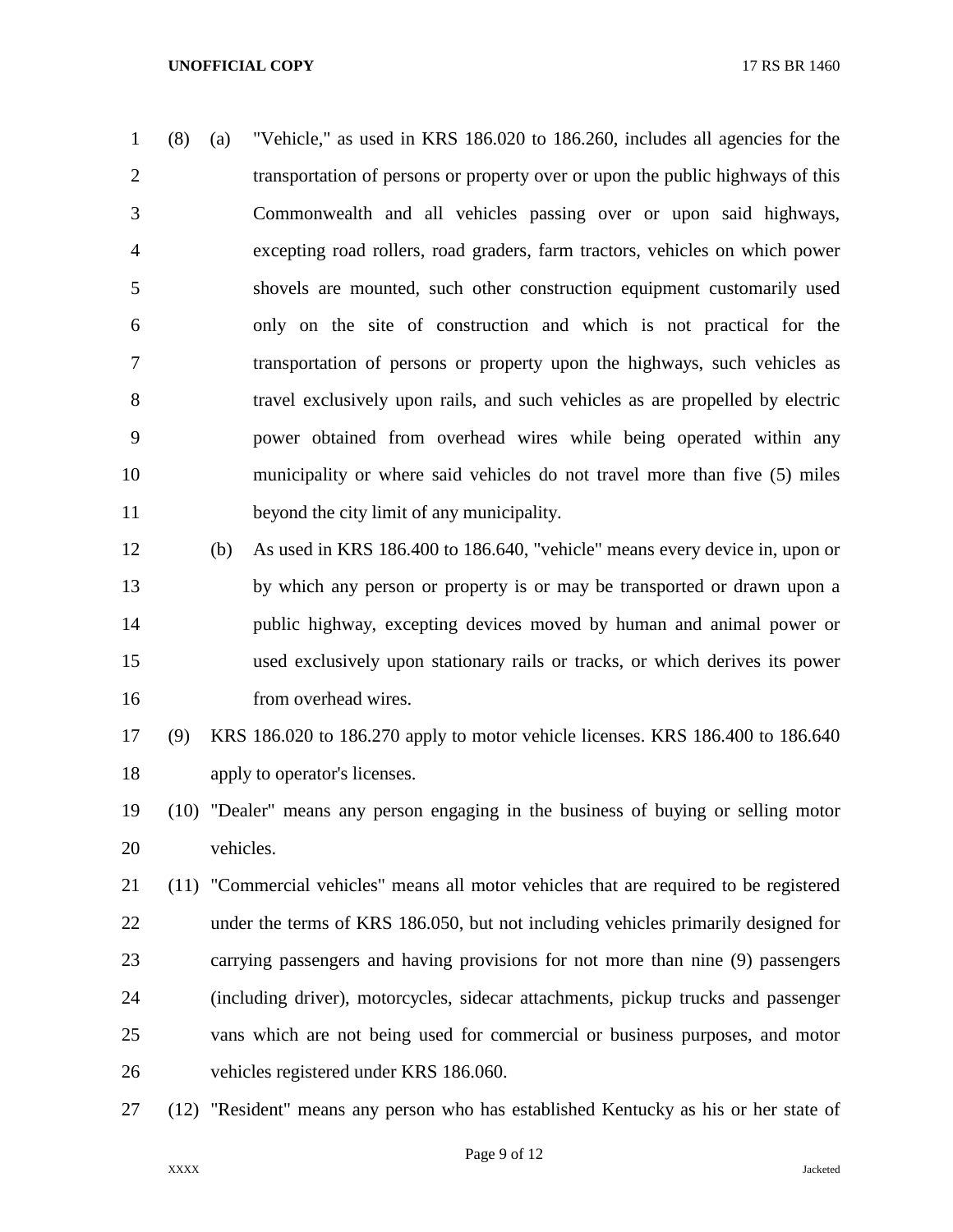| $\mathbf{1}$   |     | domicile. Proof of residency shall include but not be limited to a deed or property      |
|----------------|-----|------------------------------------------------------------------------------------------|
| $\overline{2}$ |     | tax bill, utility agreement or utility bill, or rental housing agreement. The possession |
| 3              |     | by an operator of a vehicle of a valid Kentucky operator's license shall be prima-       |
| 4              |     | facie evidence that the operator is a resident of Kentucky.                              |
| 5              |     | (13) "Special status individual" means:                                                  |
| 6              | (a) | "Asylee" means any person lawfully present in the United States who                      |
| 7              |     | possesses an I-94 card issued by the United States Department of Justice,                |
| 8              |     | Immigration and Naturalization Service, on which it states "asylum status"               |
| 9              |     | granted indefinitely pursuant to Section 208 of the Immigration $\&$ Nationality         |
| 10             |     | Act";                                                                                    |
| 11             | (b) | "K-1 status" means the status of any person lawfully present in the United               |
| 12             |     | States who has been granted permission by the United States Department of                |
| 13             |     | Justice, Immigration and Naturalization Service to enter the United States for           |
| 14             |     | the purpose of marrying a United States citizen within ninety (90) days from             |
| 15             |     | the date of that entry;                                                                  |
| 16             | (c) | "Refugee" means any person lawfully present in the United States who                     |
| 17             |     | possesses an I-94 card issued by the United States Department of Justice,                |
| 18             |     | Immigration and Naturalization Service, on which it states "admitted as a                |
| 19             |     | refugee pursuant to Section 207 of the Immigration & Nationality Act"; and               |
| 20             | (d) | "Paroled in the Public Interest" means any person lawfully present in the                |
| 21             |     | United States who possesses an I-94 card issued by the United States                     |
| 22             |     | Department of Justice, Immigration and Naturalization Service, on which it               |
| 23             |     | states "paroled pursuant to Section 212 of the Immigration & Nationality Act             |
| 24             |     | for an indefinite period of time."                                                       |
| 25             |     | (14) "Instruction permit" includes both motor vehicle instruction permits and motorcycle |
| 26             |     | instruction permits.                                                                     |

(15) "Motorcycle" means any motor driven vehicle having a seat or saddle for the use of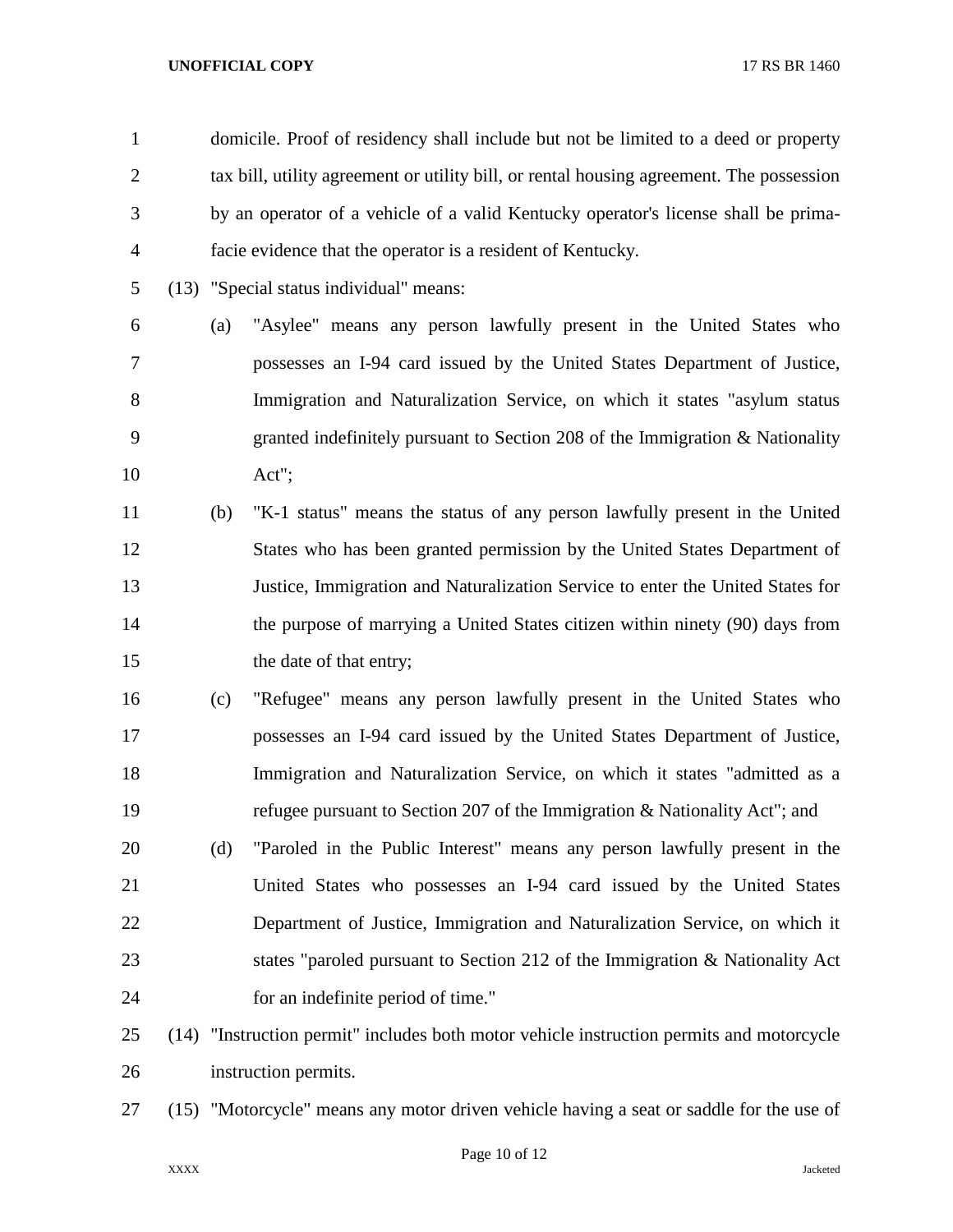| $\mathbf{1}$   |      |     | the operator and designed to travel on not more than three (3) wheels in contact        |  |  |
|----------------|------|-----|-----------------------------------------------------------------------------------------|--|--|
| $\mathbf{2}$   |      |     | with the ground, including vehicles on which the operator and passengers ride in an     |  |  |
| 3              |      |     | enclosed cab. "Motorcycle" shall include an alternative-speed motorcycle as defined     |  |  |
| $\overline{4}$ |      |     | in this section, but shall not include a tractor or a moped as defined in this section. |  |  |
| 5              |      |     | (16) "Low-speed vehicle" means a motor vehicle that:                                    |  |  |
| 6              |      | (a) | Is self-propelled using an electric motor, combustion-driven motor, or a                |  |  |
| 7              |      |     | combination thereof;                                                                    |  |  |
| 8              |      | (b) | Is four $(4)$ wheeled; and                                                              |  |  |
| 9              |      | (c) | Is designed to operate at a speed not to exceed twenty-five $(25)$ miles per hour       |  |  |
| 10             |      |     | as certified by the manufacturer.                                                       |  |  |
| 11             |      |     | (17) "Alternative-speed motorcycle" means a motorcycle that:                            |  |  |
| 12             |      | (a) | Is self-propelled using an electric motor, combustion-driven motor, or a                |  |  |
| 13             |      |     | combination thereof;                                                                    |  |  |
| 14             |      | (b) | Is three $(3)$ wheeled;                                                                 |  |  |
| 15             |      | (c) | Has a fully enclosed cab and includes at least one (1) door for entry; and              |  |  |
| 16             |      | (d) | Is designed to operate at a speed not to exceed forty (40) miles per hour as            |  |  |
| 17             |      |     | certified by the manufacturer.                                                          |  |  |
| 18             |      |     | (18) "Multiple-vehicle driving range" means an enclosed area that is not part of a      |  |  |
| 19             |      |     | highway or otherwise open to the public on which a number of motor vehicles may         |  |  |
| 20             |      |     | be used simultaneously to provide driver training under the supervision of one (1) or   |  |  |
| 21             |      |     | more driver training instructors.                                                       |  |  |
| 22             | (19) |     | "Military surplus vehicle" means a multipurpose four (4) wheeled surplus                |  |  |
| 23             |      |     | military vehicle that:                                                                  |  |  |
| 24             |      | (a) | Is not operated using continuous tracks;                                                |  |  |
| 25             |      | (b) | Was originally manufactured for and sold directly to the Armed Forces of                |  |  |
| 26             |      |     | the United States; and                                                                  |  |  |
| 27             |      | (c) | Was originally manufactured under the federally mandated requirements                   |  |  |

Page 11 of 12